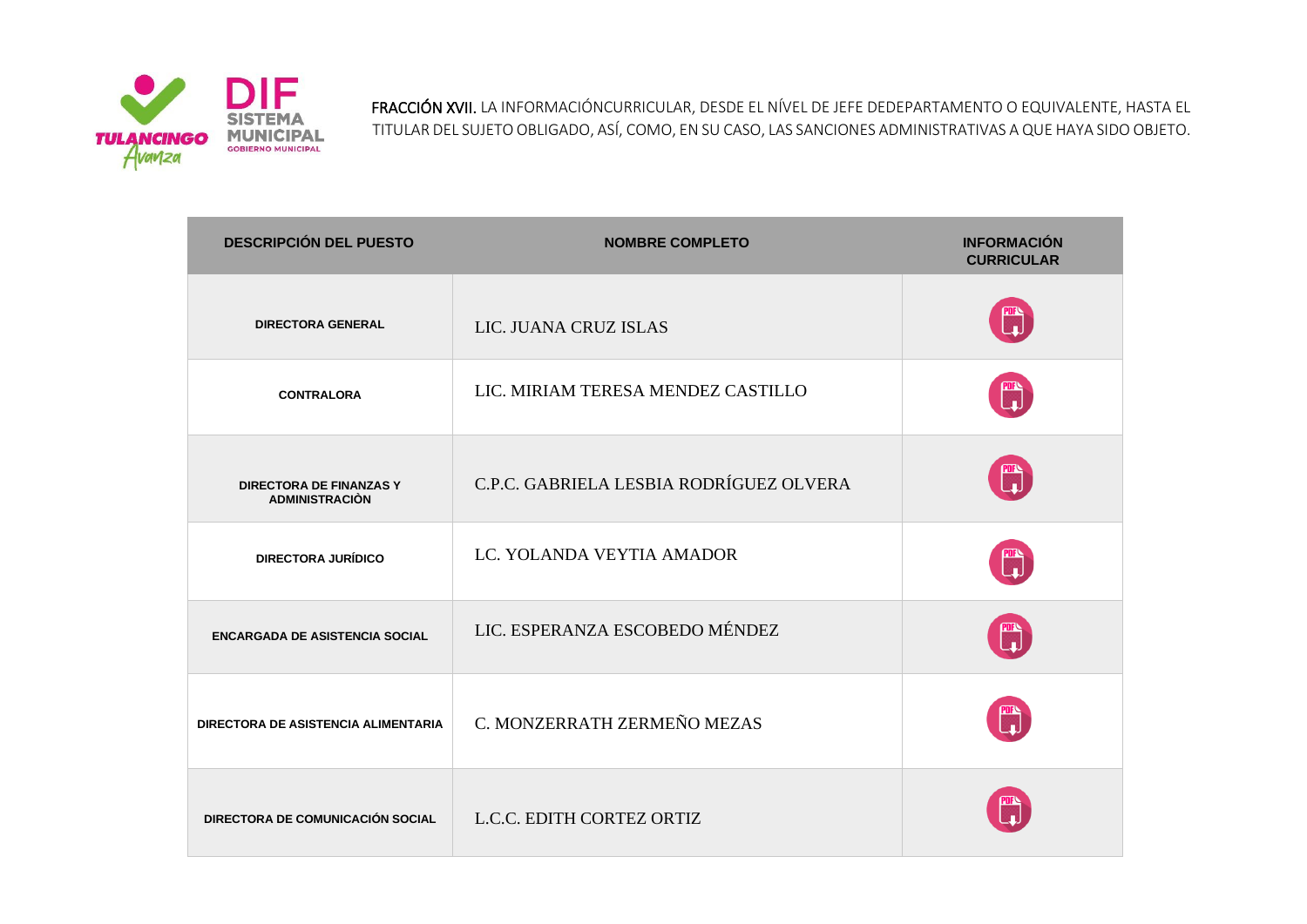| <b>DIRECTORA DE LOS CENTROS DE</b><br><b>ASISTENCIA INFANTIL Y COMUNITARIO</b><br><b>FRANCISCO I MADERO</b> | L.P. EUNICE NAHYR ATILANO HERNÁNDEZ |            |
|-------------------------------------------------------------------------------------------------------------|-------------------------------------|------------|
| <b>DIRECTORA DE LOS CENTROS DE</b><br><b>ASISTENCIA INFANTIL Y COMUNITARIO</b><br><b>JUAREZ</b>             | PSIC. MARÍA MAGDALENA GÓMEZ VERA    |            |
| ENCAGADA DE LA UNIDAD BÁSICA DE<br><b>REHABILITACIÓN</b>                                                    | MTRA. INGRID LILIANA HOYOS DÍAZ     | ™          |
| <b>DIRECTORA DE INSTITUTO DE</b><br><b>CAPACITACIÓN Y ASISTENCIA MEDICA</b>                                 | L.C. ARISBEL MARTÍNEZ GARCÍA        | PDF        |
| DIRECTORA DE LA CASA CLUB DE LA<br><b>TERCERA EDAD</b>                                                      | C. MARIA ANTONIETA MELO AGUILAR     | PDFS<br> - |
| DIRECTORA DEL PARQUE RECREATIVO EL<br><b>CARACOL</b>                                                        | C. NANCY MARTÍNEZ GARCÍA            |            |
| <b>DIRECTORA CENTRO DE CULTURA</b><br><b>EMOCIONAL DE LA FAMILIA</b>                                        | C. JAIME OLVERA HERNÁNDEZ           |            |
| DIRECTOR DE UNIDAD DE PRIMER<br><b>CONTACTO</b>                                                             | LC. YOLANDA VEYTIA AMADOR           |            |
| <b>DIRECTOR DE INFORMATICA</b>                                                                              | LIC. MAIKO ALFARO CRUZ              |            |